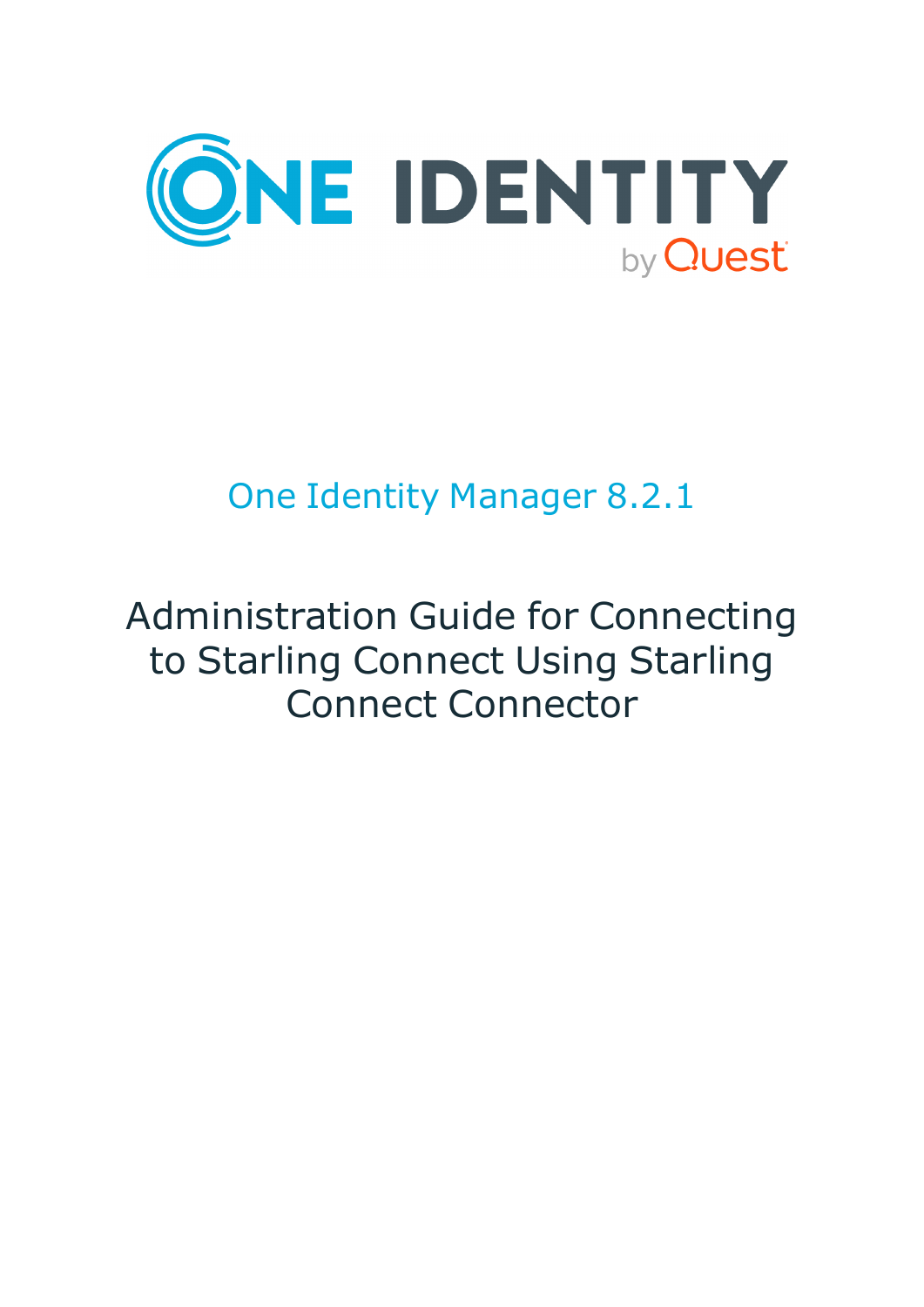#### **Copyright 2022 One Identity LLC.**

#### **ALL RIGHTS RESERVED.**

This guide contains proprietary information protected by copyright. The software described in this guide is furnished under a software license or nondisclosure agreement. This software may be used or copied only in accordance with the terms of the applicable agreement. No part of this guide may be reproduced or transmitted in any form or by any means, electronic or mechanical, including photocopying and recording for any purpose other than the purchaser's personal use without the written permission of One Identity LLC .

The information in this document is provided in connection with One Identity products. No license, express or implied, by estoppel or otherwise, to any intellectual property right is granted by this document or in connection with the sale of One Identity LLC products. EXCEPT AS SET FORTH IN THE TERMS AND CONDITIONS AS SPECIFIED IN THE LICENSE AGREEMENT FOR THIS PRODUCT, ONE IDENTITY ASSUMES NO LIABILITY WHATSOEVER AND DISCLAIMS ANY EXPRESS, IMPLIED OR STATUTORY WARRANTY RELATING TO ITS PRODUCTS INCLUDING, BUT NOT LIMITED TO, THE IMPLIED WARRANTY OF MERCHANTABILITY, FITNESS FOR A PARTICULAR PURPOSE, OR NON-INFRINGEMENT. IN NO EVENT SHALL ONE IDENTITY BE LIABLE FOR ANY DIRECT, INDIRECT, CONSEQUENTIAL, PUNITIVE, SPECIAL OR INCIDENTAL DAMAGES (INCLUDING, WITHOUT LIMITATION, DAMAGES FOR LOSS OF PROFITS, BUSINESS INTERRUPTION OR LOSS OF INFORMATION) ARISING OUT OF THE USE OR INABILITY TO USE THIS DOCUMENT, EVEN IF ONE IDENTITY HAS BEEN ADVISED OF THE POSSIBILITY OF SUCH DAMAGES. One Identity makes no representations or warranties with respect to the accuracy or completeness of the contents of this document and reserves the right to make changes to specifications and product descriptions at any time without notice. One Identity does not make any commitment to update the information contained in this document.

If you have any questions regarding your potential use of this material, contact:

One Identity LLC. Attn: LEGAL Dept 4 Polaris Way Aliso Viejo, CA 92656

Refer to our Web site [\(http://www.OneIdentity.com](http://www.oneidentity.com/)) for regional and international office information.

#### **Patents**

One Identity is proud of our advanced technology. Patents and pending patents may apply to this product. For the most current information about applicable patents for this product, please visit our website at [http://www.OneIdentity.com/legal/patents.aspx.](http://www.oneidentity.com/legal/patents.aspx)

#### **Trademarks**

One Identity and the One Identity logo are trademarks and registered trademarks of One Identity LLC. in the U.S.A. and other countries. For a complete list of One Identity trademarks, please visit our website at [www.OneIdentity.com/legal](http://www.oneidentity.com/legal). All other trademarks are the property of their respective owners.

#### **Legend**

**WARNING: A WARNING icon highlights a potential risk of bodily injury or property** œ **damage, for which industry-standard safety precautions are advised. This icon is often associated with electrical hazards related to hardware.**

**CAUTION: A CAUTION icon indicates potential damage to hardware or loss of data if instructions are not followed.**

One Identity Manager Administration Guide for Connecting to Starling Connect Using Starling Connect Connector Updated - 22 April 2022, 03:12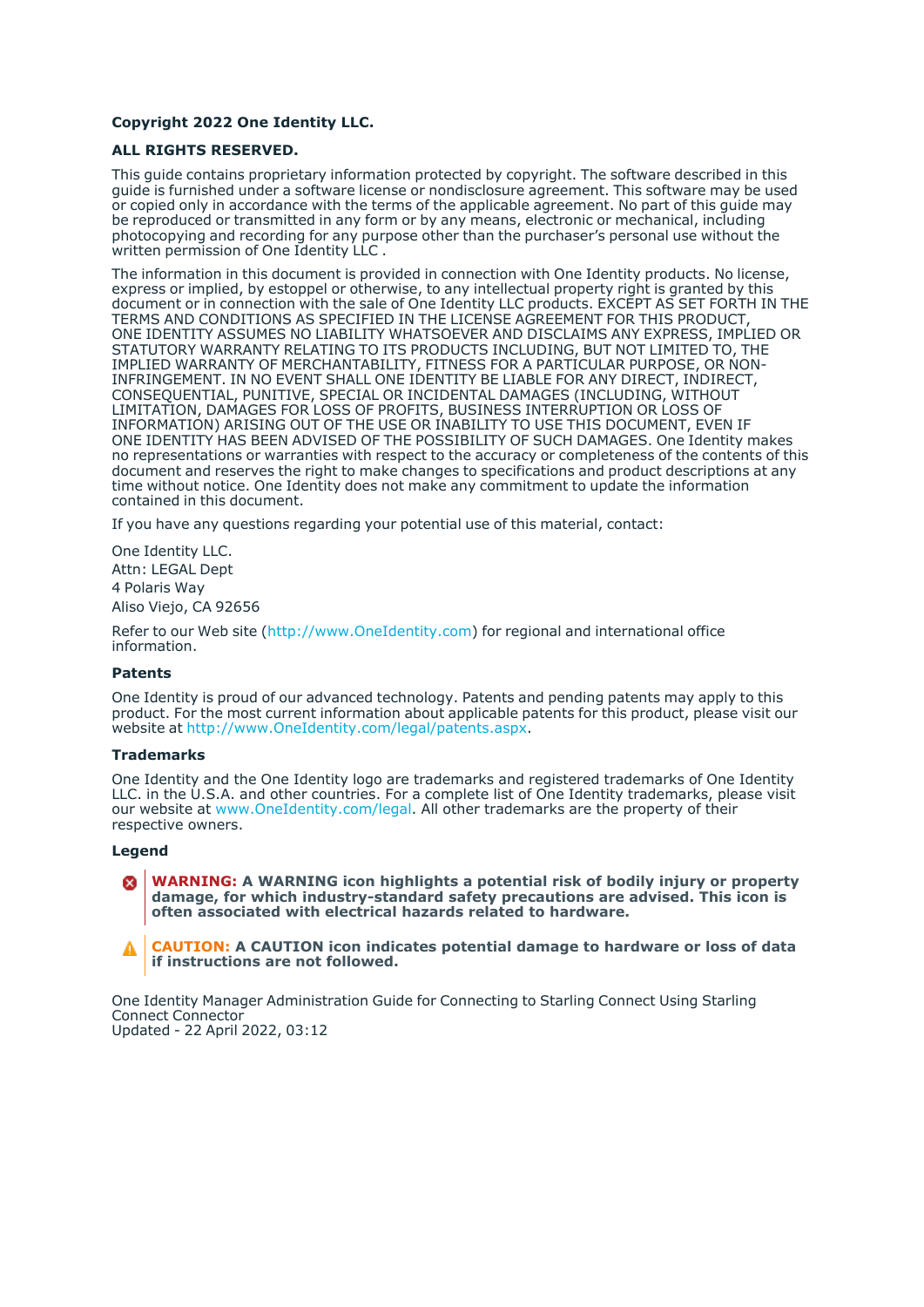## **Contents**

| Configuring a Synchronization project using Starling Connect Connector  6                                                                                                                                                            |  |
|--------------------------------------------------------------------------------------------------------------------------------------------------------------------------------------------------------------------------------------|--|
|                                                                                                                                                                                                                                      |  |
|                                                                                                                                                                                                                                      |  |
| About us <b>has a strategied as a strategied of the strategied and strategied and strategied and strategied and strategied and strategied and strategied and strategied and strategied and strategied and strategied and strateg</b> |  |
|                                                                                                                                                                                                                                      |  |
|                                                                                                                                                                                                                                      |  |

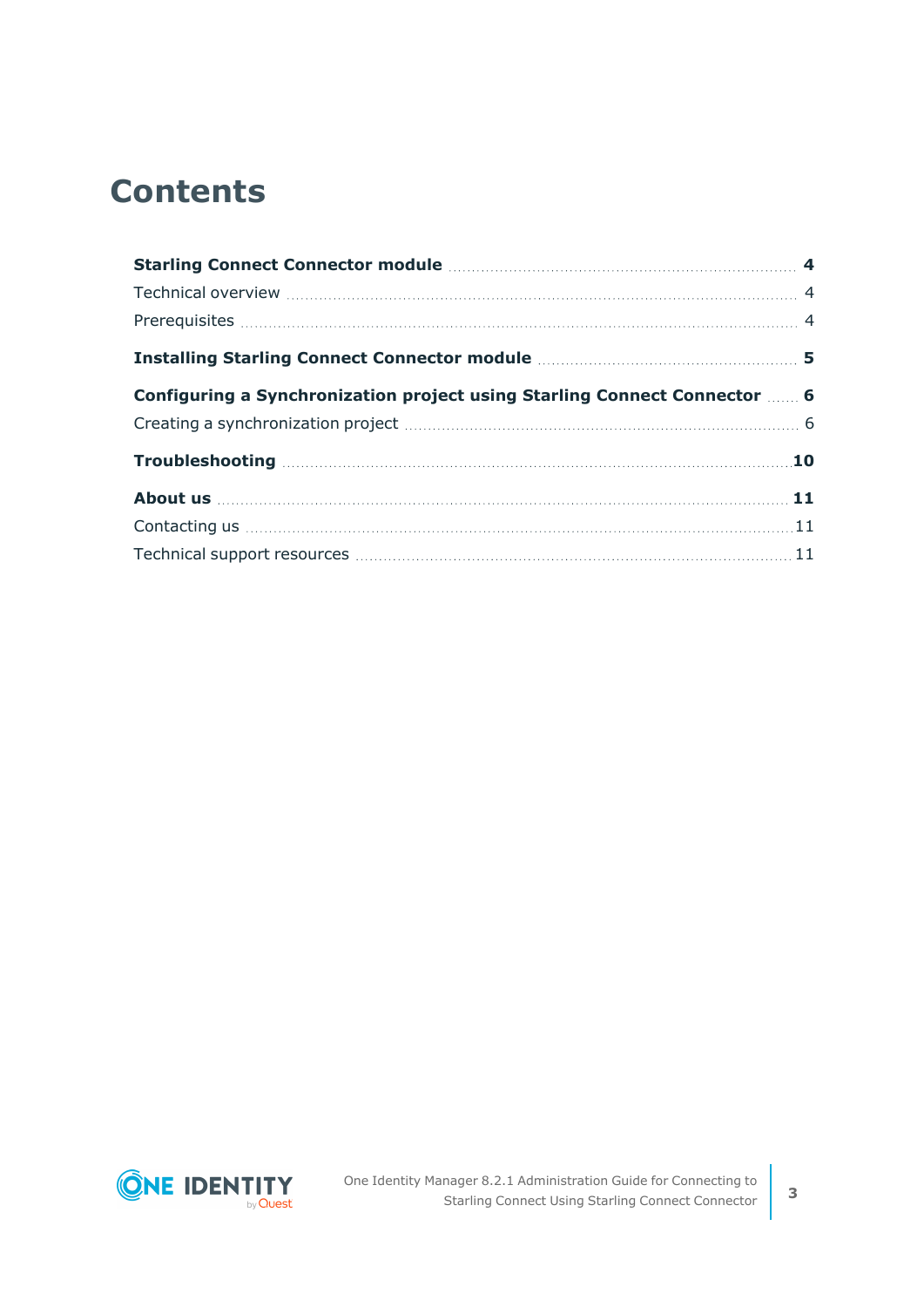# <span id="page-3-0"></span>**Starling Connect Connector module**

<span id="page-3-1"></span>This document describes the details of the Starling Connect Connector Module.

## **Technical overview**

This section provides an overview of the technical aspects of the Starling Connect Connector Module.

The synchronization of a cloud application with the One Identity Manager database and the provisioning of object changes from the One Identity Manager database to the cloud application is performed by the SCIM connector of One Identity Manager. While creating a synchronization project for Starling Connect connectors, the user has to manually enter the SCIM URL, Authentication endpoint, Authentication type, Client secret and Application/Client ID.

To access cloud applications, the SCIM connector must be installed on a synchronization server. The SCIM connector can communicate with cloud applications that understand the System for Cross-Domain Identity Management (SCIM) specification. The synchronization server ensures that data is compared between the One Identity Manager database and the cloud application. For more details on SCIM, see SCIM [Administration](https://support.oneidentity.com/technical-documents/identity-manager/8.0/administration-guide-for-connecting-to-cloud-applications/2) Guide for Connecting to Cloud [Applications.](https://support.oneidentity.com/technical-documents/identity-manager/8.0/administration-guide-for-connecting-to-cloud-applications/2)

Starling Connect Connector makes the configuration simpler and less prone to errors caused by wrongly entered configuration values. The SCC Connector uses Starling Hybrid Subscription credentials and auto discovers all the Connectors registered with the Connect subscription. It integrates the SCIM capabilities with the Starling Hybrid Subscription in order to create a synchronization project for the connector.

## <span id="page-3-2"></span>**Prerequisites**

The below mentioned prerequisites must be in place before configuring a synchronization project using the Starling Connect Connector.

- Enable SCIM server function for the job server.
- Configure the Starling Hybrid Subscription using a Starling account.

For more information on configuring Starling Hybrid Subscription, see [Multi-factor](https://support.oneidentity.com/technical-documents/identity-manager/8.1.1/authorization-and-authentication-guide/27#TOPIC-1250111) [authentication](https://support.oneidentity.com/technical-documents/identity-manager/8.1.1/authorization-and-authentication-guide/27#TOPIC-1250111) in One Identity Manager.



One Identity Manager 8.2.1 Administration Guide for Connecting to Starling Connect Using Starling Connect Connector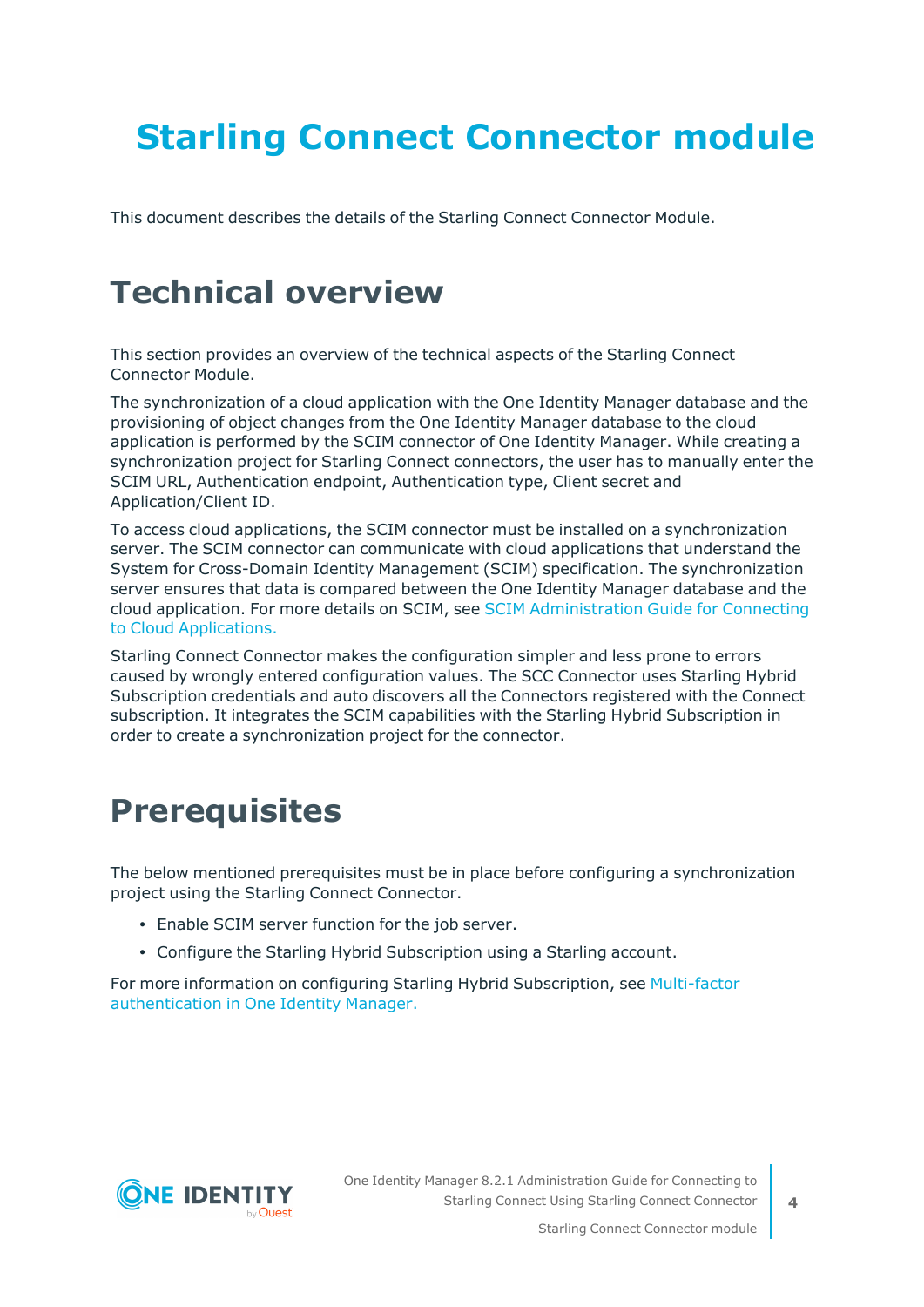# **Installing Starling Connect Connector module**

<span id="page-4-0"></span>The Starling Connect Connector module installation procedure is similar to installation procedures of other One Identity Manager modules. To install the Starling Connect Connector module, 8.2.1 or a later version of One Identity Manager is required.

For information on installing Starling Connect Connector module, refer to the *Installing One Identity Manager Components* section of the *One Identity Manager Installation Guide*.



One Identity Manager 8.2.1 Administration Guide for Connecting to Starling Connect Using Starling Connect Connector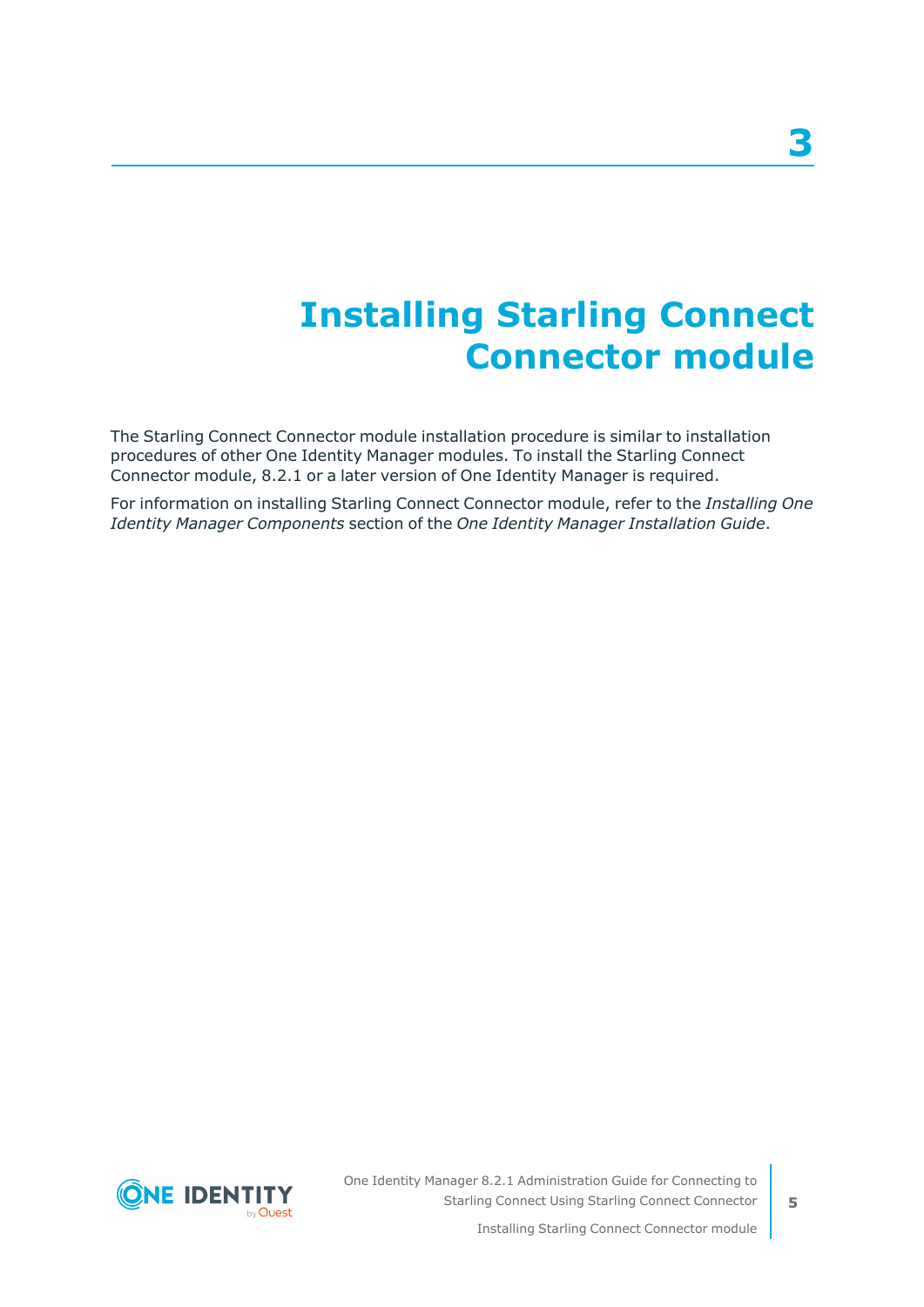# <span id="page-5-0"></span>**Configuring a Synchronization project using Starling Connect Connector**

This section provides details about creating a synchronization project using Starling Connect Connector module.

## <span id="page-5-1"></span>**Creating a synchronization project**

### *To create a synchronization project:*

- 1. Ensure that all the prerequisites for SCC are configured.
- 2. Open the **Synchronization Editor**.
- 3. Click **Start a new synchronization project**.
- 4. Choose **Starling Connect Connector** as the **Target system**.
- 5. Click **Next** until the **Connect to System wizard** page.
- 6. Enter the credentials for the system user.
- 7. Click **Connect**.
- 8. Click **Next**.
- 9. Click **Test** to validate the Starling Hybrid Subscription credentials.
- 10. Select the appropriate connector from the drop down list. Click **Next**.
- 11. In the **Endpoint configuration** section, enter the URLs for the SCIM end points. NOTE: The SCIM default is used as there is no URL.

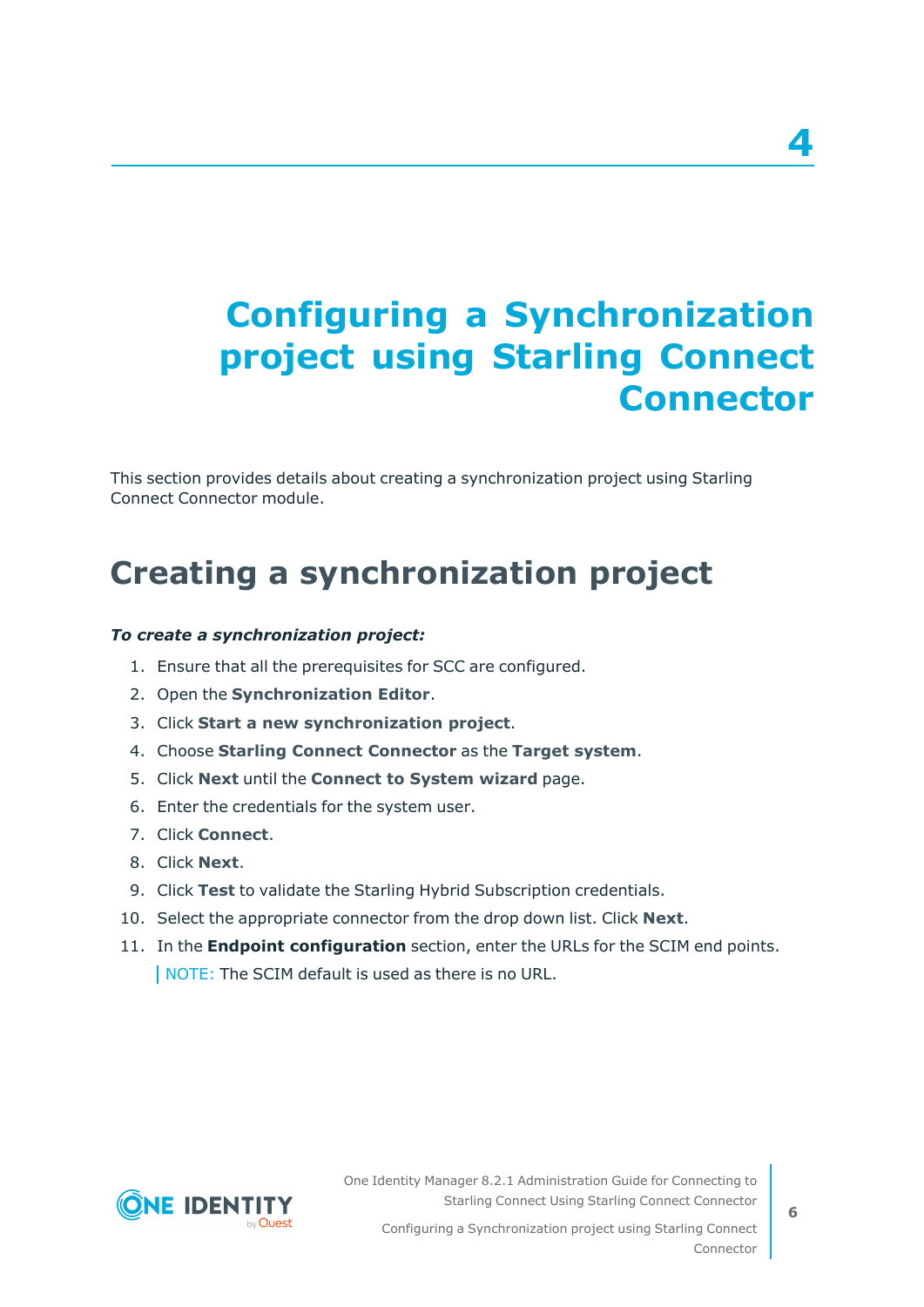|  |  |  |  |  | <b>Table 1: End Point Configuration</b> |
|--|--|--|--|--|-----------------------------------------|
|--|--|--|--|--|-----------------------------------------|

| <b>Property</b>              | <b>Description</b>                                                                                                |
|------------------------------|-------------------------------------------------------------------------------------------------------------------|
| Schema                       | End point for accessing the schema information for the cloud<br>application.                                      |
| Resources                    | End point for accessing resource information for the cloud applic-<br>ation, for example groups or user accounts. |
| Supported<br>service options | End point for accessing the service provider information for the<br>cloud application                             |

To test the connection at the specified end points, click **Test**.

The connection will be automatically validated against the default endpoints.

NOTE:

- The Endpoints can be modified if required.
- **On successful endpoint validation, the Next button is enabled.**
- 12. Click **Next**.
- 13. Enter a unique display name for the cloud application on the **Display name** page.

NOTE:You can use display names to differentiate between the cloud application in One Identity Manager tools. Display names cannot be changed later..

- 14. On the last page of the system connection wizard, you can save the connection data locally and finish the system connection configuration.
	- <sup>l</sup> Set the **Save connection data** on local computer option to save the connection data. This can be reused when you set up other synchronization projects.
	- <sup>l</sup> Click **Finish** to end the system connection wizard and return to the project wizard.
- 15. On the **One Identity Manager Connection** tab, test the data for connecting to the One Identity Manager database. The data is loaded from the connected database. Reenter the password.

NOTE: If you use an unencrypted One Identity Manager database and have not yet saved any synchronization projects to the database, you need to enter all connection data again. This page is not displayed if a synchronization project already exists.

- 16. The wizard loads the target system schema. This may take a few minutes depending on the type of target system access and the size of the target system.
- 17. Select a project template on the **Select project template** page that you want to use for setting up the synchronization configuration.

NOTE: A default project template ensures that all required information is added in One Identity Manager. This includes mappings, workflows and the synchronization base object. If you do not use a default project template you must declare the synchronization base object in One Identity Manager yourself. Use a default project



One Identity Manager 8.2.1 Administration Guide for Connecting to Starling Connect Using Starling Connect Connector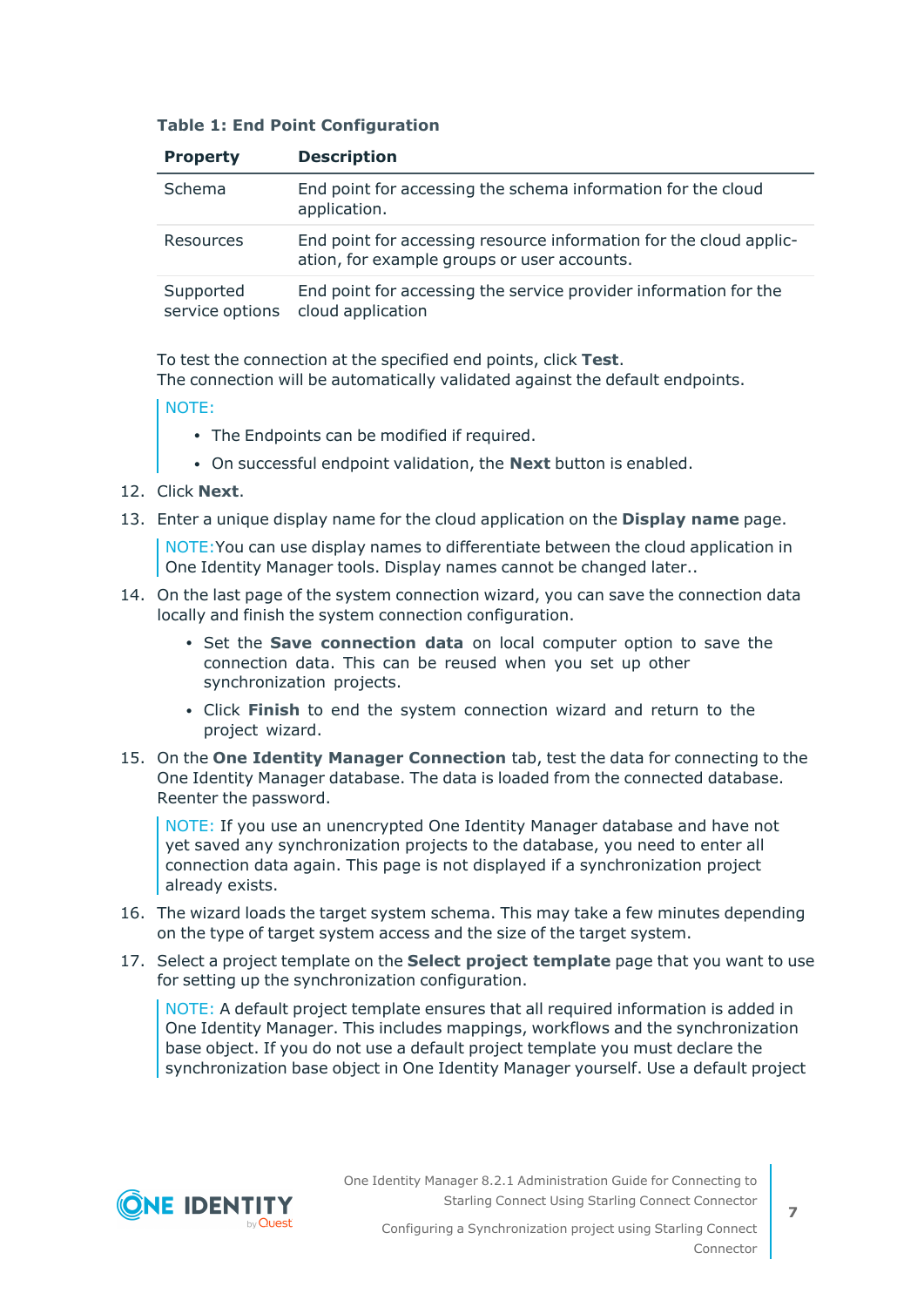template for initially setting up the synchronization project. For custom implementations, you can extend the synchronization project with the Synchronization Editor.

18. On the **Restrict target system access** page, you can specify how the system access must work. You have the following options:

| <b>Project</b><br>template                                                   | <b>Description</b>                                                                                                                                           |  |  |  |  |
|------------------------------------------------------------------------------|--------------------------------------------------------------------------------------------------------------------------------------------------------------|--|--|--|--|
| Read-only<br>access to<br>target<br>system.                                  | Specifies whether a synchronization workflow is only to be set up<br>for the initial loading of the target system into the One Identity<br>Manager database. |  |  |  |  |
|                                                                              | The synchronization workflow has the following characteristics:                                                                                              |  |  |  |  |
|                                                                              | • Synchronization is in the direction of <b>One Identity</b><br>Manager.                                                                                     |  |  |  |  |
|                                                                              | Processing methods in the synchronization steps are only<br>$\bullet$<br>defined for synchronization in the direction of One Identity<br>Manager.            |  |  |  |  |
| Read/write<br>access to<br>target<br>system. Provi-<br>sioning<br>available. | Specifies whether a provisioning workflow is to be set up in addition<br>to the synchronization workflow for the initial loading of the target<br>system.    |  |  |  |  |
|                                                                              | The provisioning workflow displays the following characteristics:                                                                                            |  |  |  |  |
|                                                                              | • Synchronization is in the direction of the Target system.                                                                                                  |  |  |  |  |
|                                                                              | • Processing methods are only defined in the synchronization<br>steps for synchronization in the direction of the Target<br>system.                          |  |  |  |  |
|                                                                              | • Synchronization steps are only created for such schema<br>classes whose schema types have write access.                                                    |  |  |  |  |

### **Table 2: Specify target system access**

19. Select the synchronization server to execute synchronization on the **Synchronization server** page.

If the synchronization server is not declared as a Job server in the One Identity Manager database yet, you can add a new Job server.

- a. Click **+** to add a new Job server.
- b. Enter a name for the Job server and the full server name conforming to DNS syntax.
- c. Click **OK**.

The synchronization server is declared as Job server for the target system in the One Identity Manager- database.

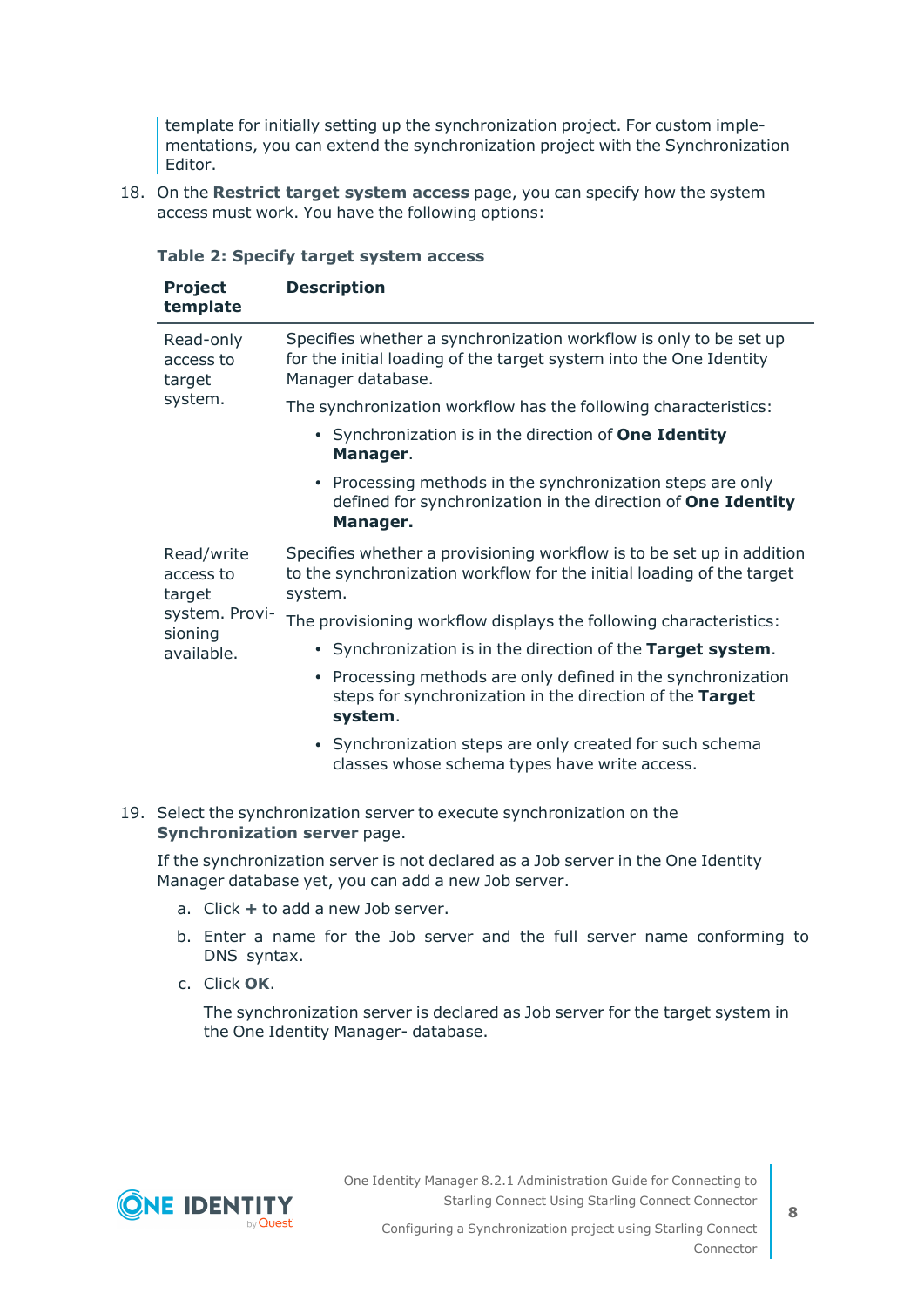NOTE: After you save the synchronization project, ensure that this server is set up as a synchronization server.

#### 20. To close the project wizard, click **Finish**.

This creates and allocates a default schedule for regular synchronization. Enable the schedule for regular synchronization.

The synchronization project is created, saved and enabled immediately.

NOTE: If you do not want the synchronization project to be activated immediately, disable the **Activate and save the new synchronization project automatically** option. In this case, save the synchronization project manually before closing the **Synchronization Editor**.

NOTE: The connection data for the target system is saved in a variable set and can be modified under **Configuration | Variables** in Synchronization Editor.



One Identity Manager 8.2.1 Administration Guide for Connecting to Starling Connect Using Starling Connect Connector

Configuring a Synchronization project using Starling Connect Connector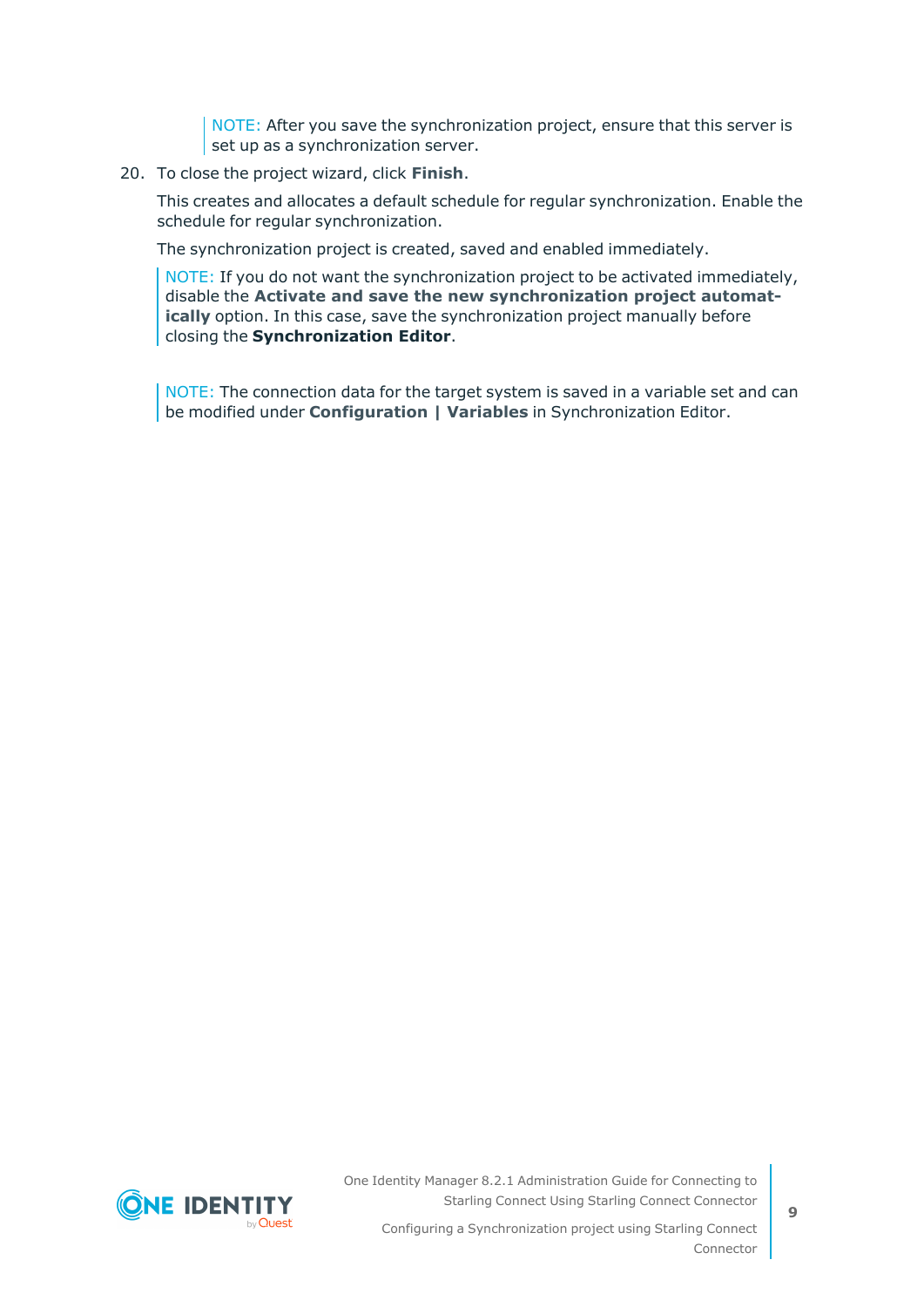# **Troubleshooting**

<span id="page-9-0"></span>This section describes the troubleshooting procedure for Starling Connect Connector module.

Starling Connect Connector uses the Starling Hybrid Subscription integrated with SCIM Connector capabilities to validate Starling Connect Subscription and the connector endpoints. In case of any failures during the configuration, follow the below steps to troubleshoot.

### *To trouble the Starling Connect Connector:*

1. Check if the starling hybrid subscription is configured properly.

NOTE:If you have not committed the changes to the One Identity Manager Database via the designer tool when you reconfigured or updated the Starling Hybrid Subscription, it will result in a connection failure. This is because the old configuration would still exist in the database. You must reconfigure the Starling Hybrid Subscription and commit the changes to the One Identity Manager Database via the designer tool.

- 2. Check if SCIM is enabled in the job server function.
- 3. Check the Synchronization Editor Logs in the client machine for detailed error.